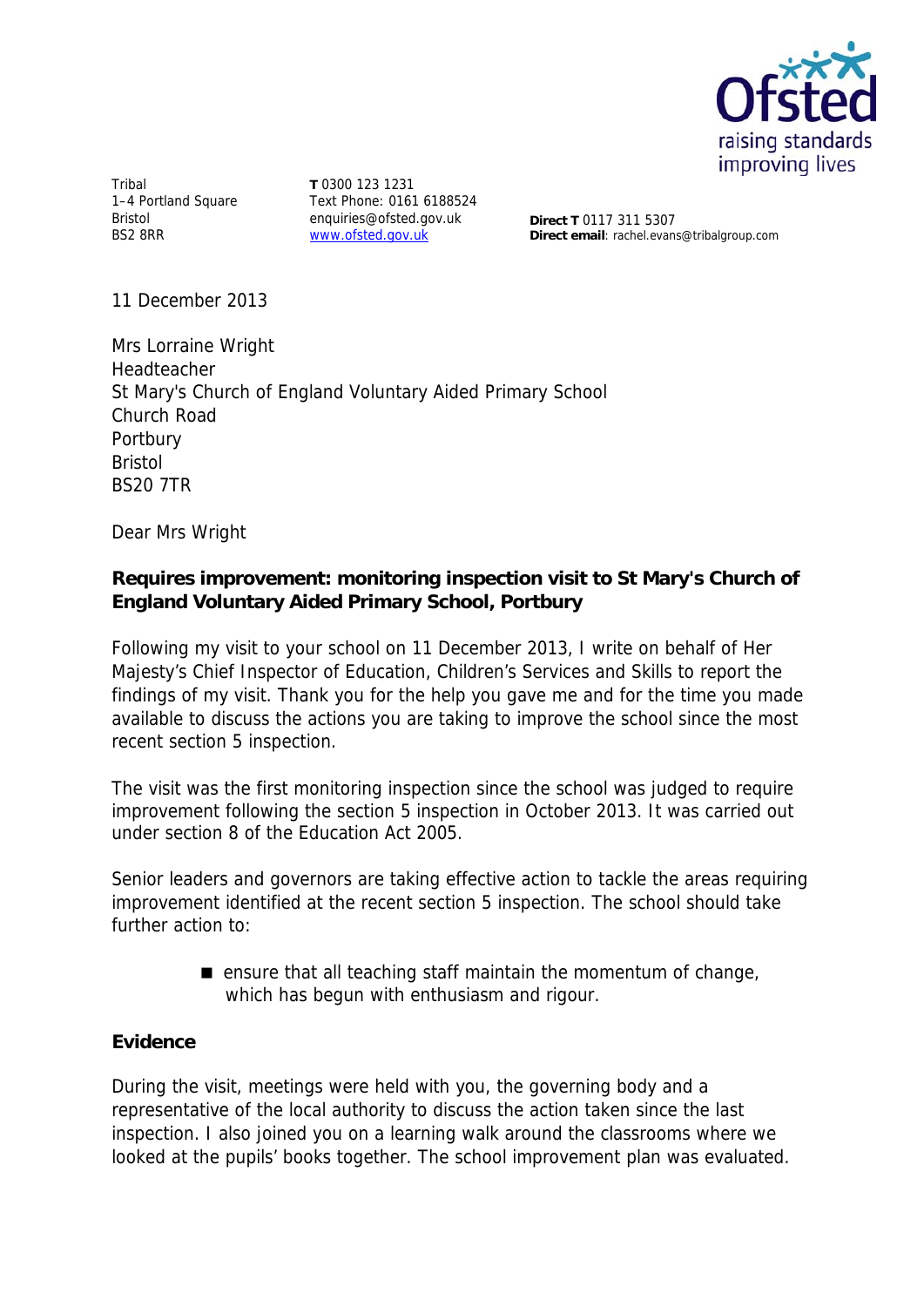

# **Context**

There have been no staff changes since the inspection, but a new class teacher has been temporarily appointed for January 2014 to teach the Year 5/6 class.

# **Main findings**

The school has wasted no time in establishing an action plan that is fit for purpose. Its impact can be measured directly across to the areas which were identified as requiring improvement at the inspection. By creating a checklist of what is expected in a good or outstanding lesson, teachers now have a common understanding of the key features of successful teaching and learning. The use of a video camera to record lessons and peer observations has had a strong impact on raising teachers' awareness of a lesson where all pupils are fully engaged in their learning. The marking policy has been reviewed and a scrutiny of workbooks indicates that teachers are marking in a consistent manner. The use of 'sticky' notes to explain to pupils what they are learning is ensuring that there is a clarity and focus to lessons. The introduction of writing books, which are used weekly for independent pieces of work is enabling a systematic check of pupils' progress over time. The literacy leader has been given time out of class to support colleagues in setting medium-term and long-term goals in this subject. This has resulted in each teacher developing a oneyear plan to ensure all aspects of writing are covered in each year group. Additional literacy resources have been ordered across the school. In Reception the children have been organised into small groups, each of which has a key worker. This means that there is now a greater focus on meeting the needs of each individual child. Outdated and inappropriate equipment have been removed from the outdoor area and new resources have been ordered. Governors report that since the inspection the energy of the headteacher has been 'infectious' and they are confident that all staff are 'on board' for the improvement journey. However, they are very clear that this enthusiasm and openness to change must be maintained by all members of the team to secure good quality education for all the pupils.

Ofsted may carry out further visits and, where necessary, provide further support and challenge to the school until its next section 5 inspection.

# **External support**

High quality support provided by a leading literacy teacher from the local authority has resulted in lessons being observed that have greater pace and more challenge for the pupils. All teaching staff in the Reception class have visited an outstanding Early Years provider and this has motivated them in their interest to get it right for their children. Extensive coaching from the local authority Early Years Foundation Stage adviser has improved the quality of planning and the use of learning dairies to record the progress the children make over time. The 'Learning Exchange' advisor from the local authority has provided the headteacher with a high level of challenge